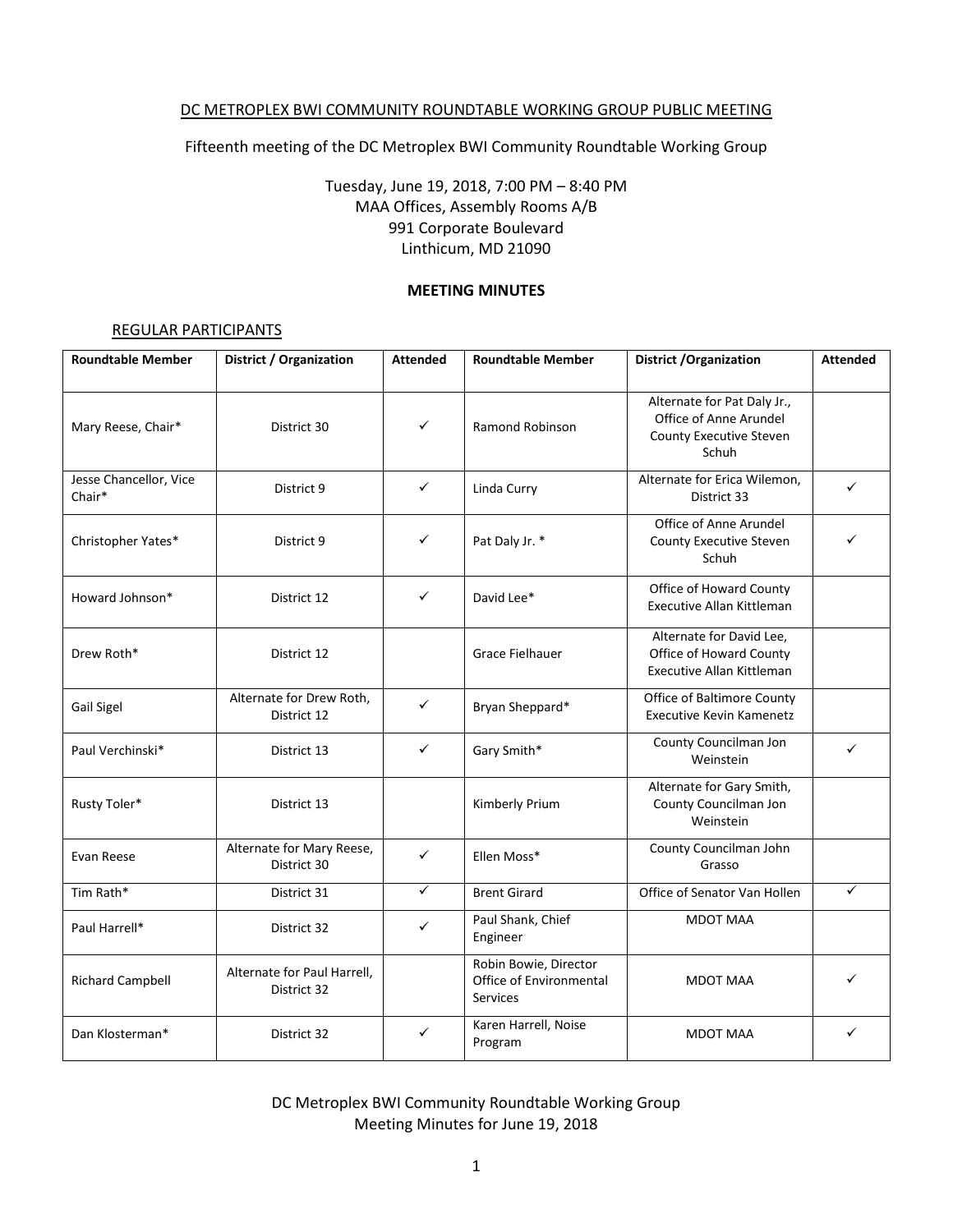| <b>Roundtable Member</b>      | District / Organization                      | <b>Attended</b> | <b>Roundtable Member</b>     | District / Organization                    | <b>Attended</b> |
|-------------------------------|----------------------------------------------|-----------------|------------------------------|--------------------------------------------|-----------------|
| Marcus Parker Sr.             | Alternate for Dan<br>Klosterman, District 32 |                 | Louisa Goldstein,<br>Counsel | MDOT MAA                                   |                 |
| David Scheffenacker<br>$Jr.*$ | District 32                                  | ✓               | Greg Voos                    | <b>NBAA</b>                                |                 |
| Lance Brasher*                | District 33                                  |                 | Kyle Evans                   | General Aviation Rep, CP<br>Management LLC |                 |
| Erica Wilemon*                | District 33                                  |                 | David Richardson             | Southwest Airlines                         |                 |

*\*Voting Members*

#### ADDITIONAL PARTICIPANTS

Maryland Department of Transportation (MDOT) Maryland Aviation Administration (MAA) Darline Terrell-Tyson, Deputy Director Office of Environmental Services Jonathan Dean, Communications Manager Trey Hanna, Assistant for Legislative and Special Projects Roberta Walker, Administrative Assistant

Contractor Support Kurt Hellauer, HMMH Royce Bassarab, HNTB

#### MEETING MATERIALS

Participants received the following materials in advance:

- Meeting Agenda for June 19, 2018
- Draft Meeting Minutes from April 24, 2018
- Draft Meeting Minutes from May 15, 2018
- Draft Technical Liaison Committee Charter
- Draft Government Committee Charter

Handouts at meeting:

- Meeting Agenda for June 19, 2018
- Draft Meeting Minutes from April 24, 2018
- Draft Meeting Minutes from May 15, 2018
- MAA Presentation Titled "Navigational Fix Locations at Baltimore/Washington International Thurgood Marshall Airport"
- MAA Graphics Titled "BWI Calendar Year 2017 Jet Arrival and Departure Flight Track Density Plotted over 2010 US Census Block Population Density"
- MAA Presentation Titled "BWI 2017 Quarter 3 and Quarter 4 Jet Departure Flight Track Density from Quarterly Reports"

Presentations at meeting:

- MAA Presentation Titled "Navigational Fix Locations at Baltimore/Washington International Thurgood Marshall Airport"
- MAA Graphics Titled "BWI Calendar Year 2017 Jet Arrival and Departure Flight Track Density Plotted over 2010 US Census Block Population Density"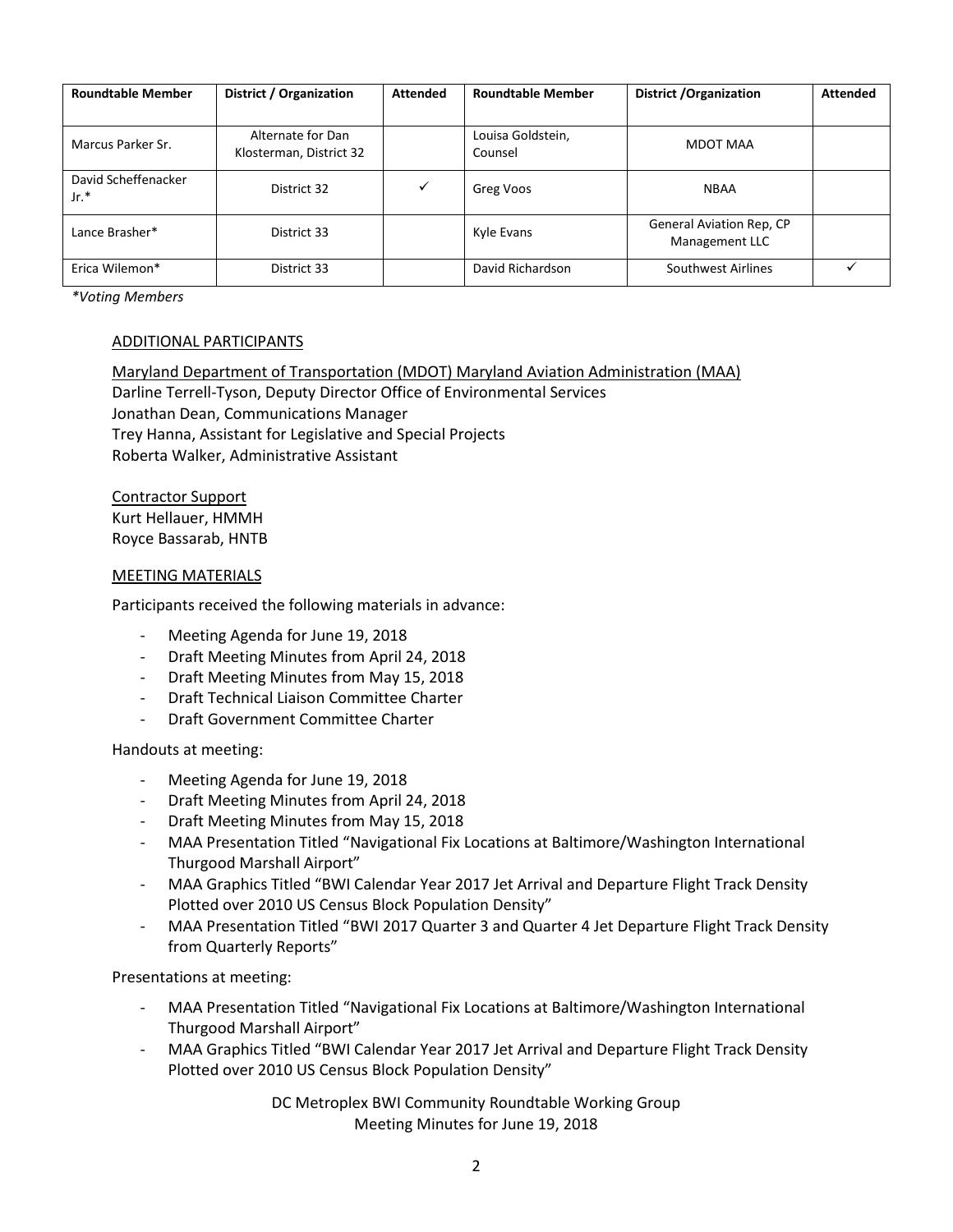MAA Presentation Titled "BWI 2017 Quarter 3 and Quarter 4 Jet Departure Flight Track Density from Quarterly Reports"

# **1. INTRODUCTIONS (7:01)**

Ms. Mary Reese (Chair) welcomed attendees and opened the meeting.

## *Member roll call*

Ms. Reese welcomed attendees and asked members of the Roundtable to introduce themselves. She requested members include the legislative district and area each represents to allow members of the audience to identify with their district's Representative. Roundtable members introduced themselves to meeting attendees.

## *Review and approve agenda for tonight's meeting*

Ms. Reese then discussed the agenda for the meeting. She inquired if Roundtable members desired to discuss the agenda or make revisions. Mr. Paul Verchinski noted he would like to amend the agenda to include a discussion of the upcoming June 27 NextGen Advisory Committee meeting and obtain approval from the Roundtable for him to speak at that meeting. Mr. Gary Smith also noted he would like to revise the agenda to include a discussion of a letter from Howard County to the FAA regarding the FAA's proposed procedures as presented at the April 24, 2018 Roundtable meeting. Ms. Reese moved to approve and amend the agenda as requested by Mr. Verchinski and Mr. Smith. Mr. Smith seconded the motion. All were in favor. The meeting agenda as amended was approved.

## *Review and approve April 24, 2018 meeting minutes*

Ms. Reese discussed the April 24, 2018 meeting minutes and inquired if there was a need for corrections or changes to the Minutes. Mr. Paul Harrell moved to approve the April meeting minutes. Mr. Evan Reese seconded the motion. All were in favor. The April 24, 2018 meeting minutes were approved.

# *Review and approve May 15, 2018 meeting minutes*

Ms. Reese discussed the May 15, 2018 meeting minutes and inquired if there was a need for corrections or changes to the Minutes. Mr. Harrell moved to approve the April meeting minutes. Ms. Linda Curry seconded the motion. All were in favor. The May 15, 2018 meeting minutes were approved.

# **2. DISCUSSION OF ROUNDTABLE MEETING SCHEDULE/WAY-AHEAD**

Ms. Reese then discussed the schedule for future Roundtable meetings and the future direction for the Roundtable. Ms. Reese noted that she believed the Roundtable should have a July meeting, as the MDOT MAA will be presenting an analysis of the FAA's proposed procedure designs at that meeting and the Roundtable needs to provide a recommendation to the FAA based on the results of the MDOT MAA's analysis. Ms. Reese explained that she had also sent a letter to Ms. Louisa Goldstein of the MDOT MAA requesting legal advice on the Roundtable's liability should the Roundtable vote on the FAA's proposed procedure designs at the July meeting. Ms. Reese noted that that she had not yet received a response, but that Ms. Goldstein indicated the MDOT MAA would provide a response as soon as practicable.

Ms. Reese commented that the Roundtable has requested from the MDOT MAA that all copies of portable community noise monitoring reports be made available to the Roundtable for review and distribution. Ms. Robin Bowie of the MDOT MAA responded that as of this meeting all portable community noise monitoring reports from 2015 onward are available on the MAA Community Relations website, and that as future reports are completed they will be added to the site.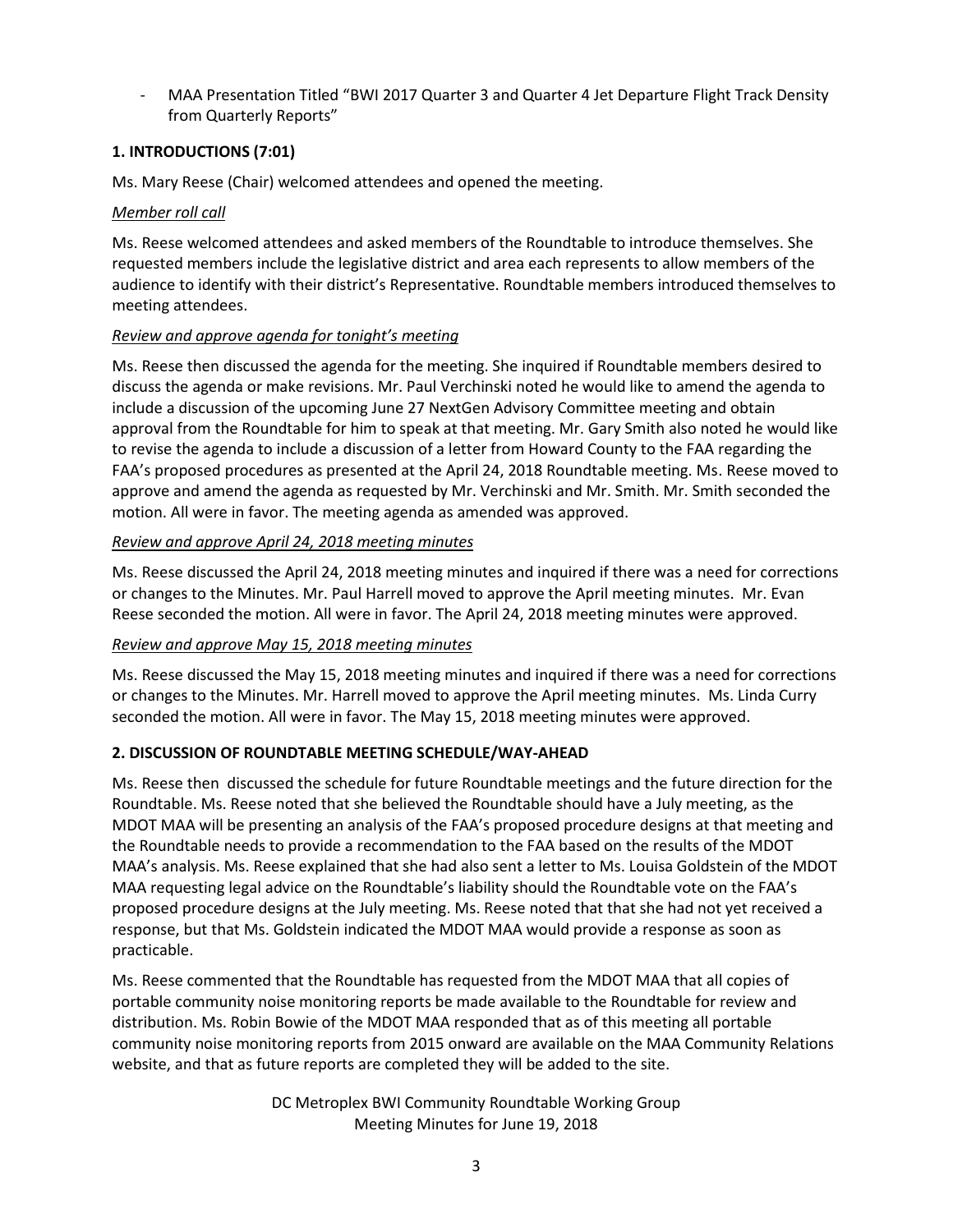# *\*Note: Portable community noise monitoring reports are available on the MDOT MAA Community Relations Website at:*

## *[http://www.maacommunityrelations.com/content/anznoiseupdate/2017-18\\_nmrs.php](http://www.maacommunityrelations.com/content/anznoiseupdate/2017-18_nmrs.php)*

Ms. Reese inquired of Ms. Linda Curry if Ms. Curry could ensure e-mails could be sent via the Communications Committee to have individuals verify the presence of their noise reports on the MDOT MAA website. Ms. Curry responded that she will send out a notice regarding the availability of the reports on Facebook as well as via e-mail using the Roundtable's comprehensive contact list.

Ms. Reese asked Roundtable members how they would like meetings to be scheduled moving forward and whether there should be longer intervals between Roundtable meetings. Mr. Verchinski responded he believed Roundtable meetings should be held based on the discretion of the Roundtable Chair. He noted that the Roundtable could meet as a whole as necessary if there was something substantive that needed to be reviewed or at the request of a subcommittee, but otherwise the full Roundtable need not meet. Ms. Reese proposed that the Roundtable meet as frequently as once a month, but no less frequently than once a quarter to as determined by the Chair and Vice Chair. Ms. Reese noted that the Roundtable would at a minimum meet once a quarter to show the Roundtable is still active and that the groups concerns still need to be addressed by the FAA.

Mr. Harrell inquired as to the date of the next meeting. Ms. Reese confirmed the next meeting will be held on July 17 and noted it was her understanding that if the Roundtable did not have a response from the Attorney General's office regarding the Roundtable's liability for voting on the FAA's proposed procedures the Roundtable could wait until a response was received before bringing the procedures to a vote. She also noted that based on conversations she has held with Mr. Paul Shank of the MDOT MAA the Roundtable's delaying the vote on the FAA's proposed procedures would only delay the FAA's implementation of the proposed procedures by a corresponding length of time. Ms. Bowie responded that the length of the delay in the FAA implementing the procedures was one of the questions posed to the FAA by the Roundtable, and that the FAA will respond to the Roundtable in writing.

Mr. Reese moved to hold the next Roundtable meeting on July 17, and that following the July meeting the Roundtable would meet as frequently as once a month but no less frequently than once a quarter at the discretion of the Roundtable Chair and Vice Chair. Mr. Verchinski seconded the motion. All were in favor. The Roundtable will next meet on July 17, 2018 and in subsequent months would meet as frequently as once a month but no less frequently than once a quarter at the discretion of the Chair and Vice Chair.

Ms. Reese inquired with the MDOT MAA how far in advance the MDOT MAA needed to know before a Roundtable meeting could be scheduled. Ms. Bowie responded that approximately three weeks of advance notice was required in order to accommodate the logistics for the meeting.

### **2A. DISCUSSION OF LETTER TO ROUNDTABLE FROM HOWARD COUNTY GOVERNMENT**

Ms. Reese next discussed the letter from Howard County Government to the Roundtable. Mr. Smith noted that prior to tonight's meeting, Howard County Executive Mr. Allan Kittleman and County Counsel Ms. Mary Kay Sigaty issued a letter supporting the BWI Roundtable and advocated in support of the FAA's proposed procedure changes as presented at the April 24, 2018 Roundtable meeting. Mr. Smith highlighted that although the Howard County Government's letter supports the FAA's efforts for proposed procedure changes for departures, the letter notes that the FAA's work is incomplete and that there are many concerns the FAA has yet to address including solutions to arrivals. Mr. Smith moved to include the letter from Howard County into the official Roundtable record. Mr. Verchinski seconded the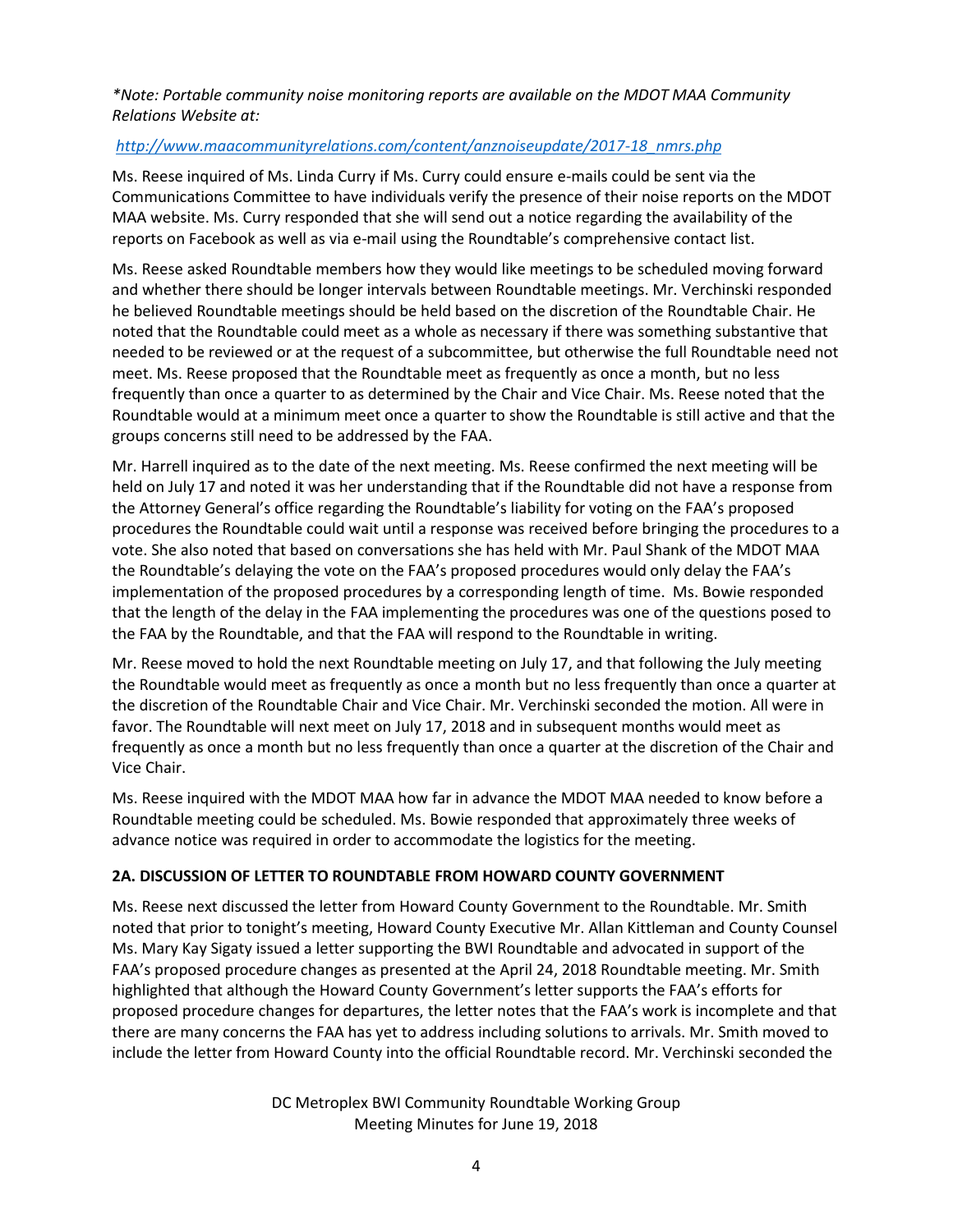motion. All were in favor. The letter from Howard County Government to the Roundtable was approved for inclusion in the official Roundtable record.

## **2B. LEGISLATIVE COMMITTEE UPDATE**

Ms. Reese moved to discuss the recent efforts of the Legislative Committee. Mr. Chancellor provided an update on the Legislative Committee and noted that due to Mr. Smith's involvement in the clean-up efforts from recent floods in Ellicott City, former Roundtable Chair Mr. Lance Brasher has been assisting the committee in working with Howard County to create language for the FAA Reauthorization Bill. Mr. Chancellor explained that both US Senators from Maryland and Massachusetts have agreed that if the communities around various airports in those states agree on a common set of language applicable to all communities affected by aircraft noise, then the Maryland and Massachusetts Senators would work together to get the language into the FAA Reauthorization Bill. He noted that as expected different communities had different priorities as to what items should be included in the legislative language, and explained that in the Roundtable's proposed language the focus was on increasing aircraft dispersion and altitudes. Mr. Chancellor highlighted that Montgomery County shared mostly the same focus as the Roundtable, but also was interested in encouraging the use of alternating runways which has been discussed by the Roundtable but never endorsed. Mr. Chancellor noted that after some negotiation, draft legislative language was generated that addressed both the Roundtable's and Montgomery County's concerns and that the draft language is available for review to those interested at tonight's meeting.

Mr. Chancellor also discussed Maryland Senator Chris Van Hollen's efforts to get language into FAA Reauthorization Bill. Mr. Chancellor explained that Senator Van Hollen was able to secure language that included allowing for fair consideration to public comments, reducing noise through modifying flight procedures, increasing aircraft dispersion, and utilizing improved methods and methodologies to measure actual aircraft noise at ground level instead of theoretical modeling. Mr. Chancellor also noted Senator Van Hollen's language stated the FAA should give high priority to considering if increased aircraft noise levels disrupt homes and business, threaten public health, and provide necessary resources to regional offices to help work with communities in evaluating aircraft noise impacts. Mr. Chancellor concluded by noting that recent communications with Maryland Senator Ben Cardin's office indicated the timing of when the FAA bill is brought to the floor is uncertain and that the window of time for amendments to be considered will be very narrow with little or no opportunity for the amendments to be brought to a vote.

Ms. Curry inquired if there were any suggestions from the Legislative Committee on what the Roundtable could be doing to help further support drafting legislative language for inclusion in the FAA Reauthorization Bill. Mr. Chancellor responded the Legislative Committee did not have any suggestions, and that he believed communities had little control over the ultimate final legislation, as it is primarily something that is negotiated inside the Senate. Mr. Chancellor noted he believed Maryland Senators Cardin and Van Hollen were doing all that they could to try and include language that would be beneficial to the Roundtable, and that he did not think communities need to do anything more than be supportive of their efforts.

Mr. Smith thanked Mr. Chancellor, Mr. Brasher, and Mr. Howard Johnson for their efforts on the Legislative Committee and noted that one suggestion that was mentioned by the Legislative Committee was to gain the support of a Republican Senator who would also support the inclusion of language regarding aircraft noise concerns in the FAA Reauthorization Bill. Mr. Smith noted he did not have any suggestions, but that he was interested if Mr. Brent Girard from Senator Van Hollen's office had information on Republican Senators that could be targeted that would be sympathetic to the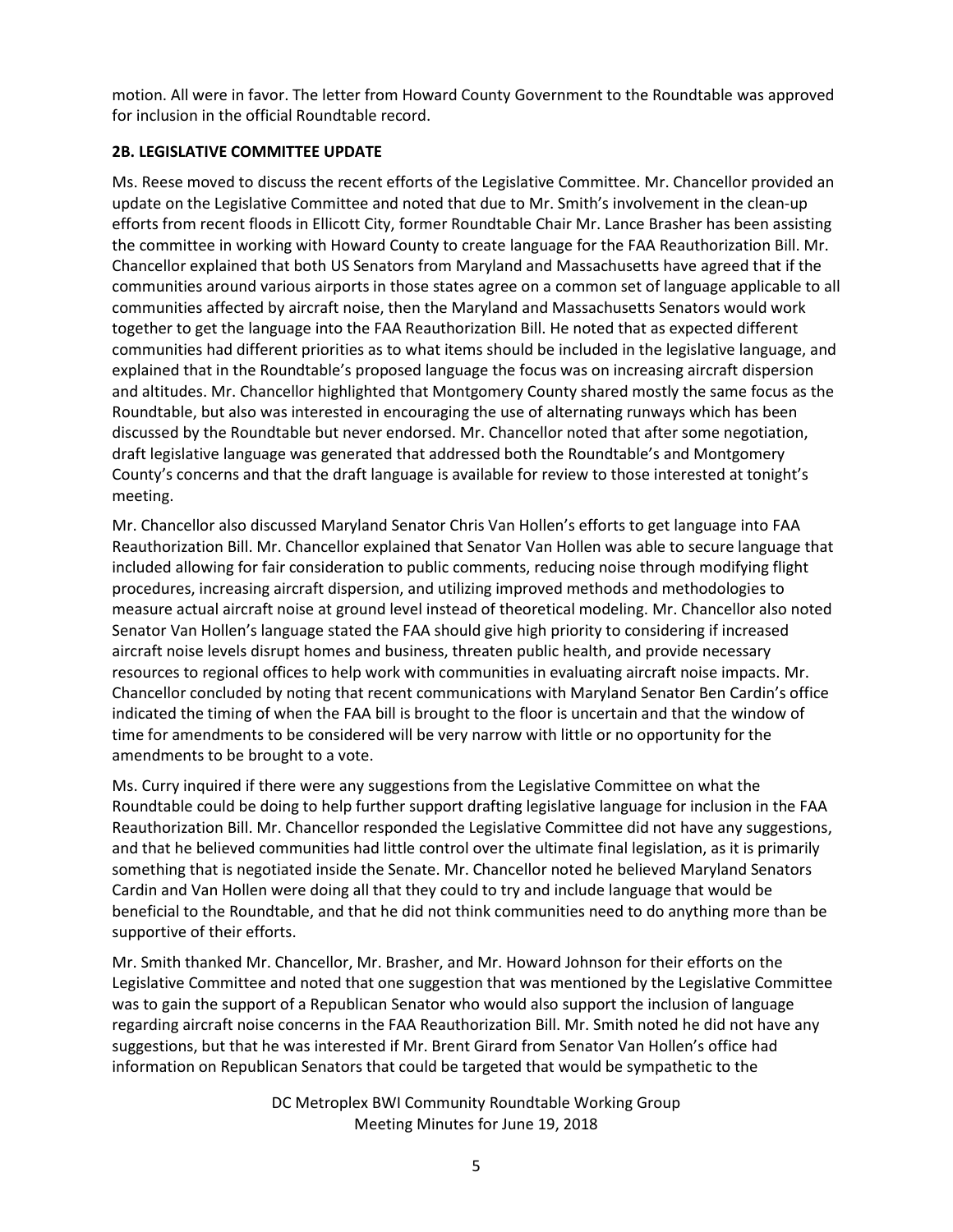Roundtable's concerns. Mr. Pat Daly Responded that the only Republican Senators he was aware of that may be worth reaching out to would be those involved in the flight path changes in Phoenix, and that those senators may know who else on the floor would be interested in supporting changes to the FAA Reauthorization Bill. Mr. Verchinski inquired if there were other areas within the US experiencing aircraft noise issues and if there were Republican Senators associated with those areas. Mr. Daly responded that he did not mean to be political, but that most of the areas expressing concern over aircraft noise were associated with representation by the Democratic Party. Mr. Daly concluded by noting that to most Republicans aircraft noise concerns are a non-issue, and that was why it is important to reach out to those Republican Senators, such as those in Phoenix, who may have aircraft noise as a concern.

Mr. Daly inquired if the Roundtable should contact South Dakota Senator John Thune, the Chair of the Senate Committee on Commerce, Science, and Transportation. Ms. Curry responded she believed the Roundtable should reach out to Senator Thune since he is one of the primary decision makers in the FAA Reauthorization Bill. Ms. Reese noted she would discuss the suggestions for reaching out to Republican Senators who may be involved in the Phoenix flight path changes and Senator Thune with Mr. Brasher since he has taken the lead on the most recent Roundtable legislative efforts.

# **2C. DISCUSSION OF NEXTGEN ADVISORY COMMITTEE MEETING**

Ms. Reese moved on to discuss the upcoming NextGen Advisory Committee meeting in Washington D.C. Mr. Verchinski explained that the NextGen Advisory Committee was meeting in Washington D.C. on June 27 and that the Federal Register announcement stated members of the public may present oral statements at the meeting. Mr. Verchinski noted he had registered to attend the meeting and was seeking approval from the Roundtable to present the Roundtable's positions and the September 8 2017 letter to the FAA to the committee on behalf of the Roundtable. Mr. Verchinski believed the opportunity to speak in front of the NextGen Advisory Committee was a great opportunity, and motioned to seek approval to represent the Roundtable at the June 27 NextGen Advisory Committee meeting. Ms. Curry seconded the motion. All were in favor. Approval is granted for Mr. Verchinski to represent the Roundtable at the June 27 meeting of the NextGen Advisory Committee.

### **3. APPROVAL OF TECHNICAL LIAISON AND GOVERNMENT COMMITTEE CHARTERS**

Ms. Reese moved to discuss and approve the Technical Liaison and Government Committee Charters. Mr. Chancellor noted that he did not believe members of the Roundtable had copies of the Technical Liaison and Government Committee Charters. Mr. Chancellor noted since copies of the Charters were not available, approval of the Charters should be deferred until the July meeting. Ms. Reese concurred, and noted that copies of the Charter would be made available for approval at the July meeting.

### **Deliverables:**

 MDOT MAA to provide copies of the Technical Liaison and Technical Committee Charters to Roundtable members for approval at the July Roundtable meeting

### **4. UPDATES FROM MAA/HMMH**

Ms. Reese moved on to updates and presentations from the MDOT MAA and HMMH to the Roundtable. Mr. Kurt Hellauer from HMMH introduced himself and noted that HMMH and the MDOT MAA had three brief presentations for tonight's meeting that had originally been prepared for presentation to the Roundtable in March but were deferred due to cancellation of the March meeting and more pressing agenda items at subsequent meetings.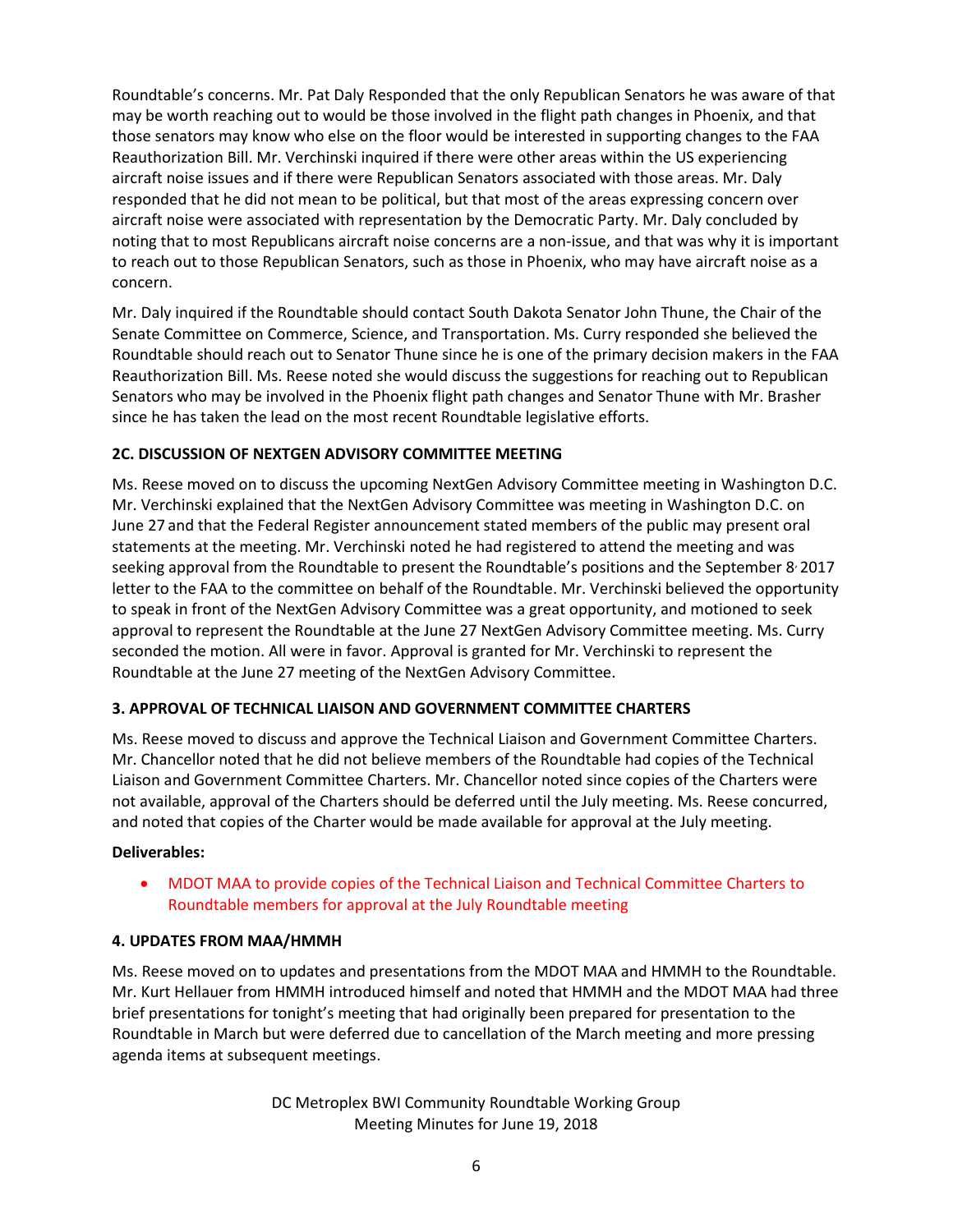Mr. Hellauer presented the first presentation, which identified and depicted the locations of navigational points associated with published aircraft arrival, departure, and approach procedures at BWI Marshall. Mr. Hellauer explained the FAA publishes a national database of arrival, departure, and approach procedures that are updated every 28 days. He explained further that although the FAA national navigational database is updated every 28 days, paper aeronautical charts used by pilots and industry are only updated every 56 days even though industry is moving away from the use of paper products and shifting to digital catalogs of flight procedures. Mr. Hellauer noted that at the time this presentation was prepared, the most current effective edition of the FAA's navigational point database was downloaded and filtered based on whether the navigational point was included in a Standard Terminal Arrival Route (STAR), Standard Instrument Departure (SID), or Standard Instrument Approach Procedure (SIAP) serving BWI Marshall. The filtered navigational points were then included in a spreadsheet for reference by the Roundtable and plotted on maps with local communities, legislative districts, and major roads as well as the SID, STAR, and SIAP routes.

Mr. Hellauer continued and explained the color coding (legend) pertaining to the various SID, STAR, and SIAP routes. He explained that although the navigational points are depicted as triangles (standard symbology for an intersection), the navigational points could in fact be either Intersections derived from ground based navigational aids (NAVAIDs) or Waypoints derived from the Area Navigation (RNAV) such as Global Positioning System (GPS). Mr. Hellauer concluded the presentation by reviewing an Excel spreadsheet that contained the names, coordinates, and data sources of the navigational points associated with BWI Marshall arrival, departure, and approach procedures.

Ms. Reese inquired if the graphics in the presentation could be enlarged and if the presentation will be posted to the MDOT MAA website. Mr. Hellauer responded the graphics could not be enlarged in the presentation, but when posted to the MDOT MAA website the graphics could be zoomed via inclusion in PDF files. Mr. Chancellor inquired if the spreadsheet will be posted with the presentation to the MDOT MAA website, and if the navigational points in the presentation are clearly labeled to correspond to the same points in the spreadsheet. Mr. Hellauer responded noting that the spreadsheet will be posted with the presentation to the MDOT MAA website and provided an example of how the spreadsheet could be cross-referenced to the presentation by reviewing the navigational point TERPZ in both documents.

Ms. Reese noted she would like to revisit the discussion of the way ahead for the Roundtable and inquired what the Roundtable is expecting of her as the new Roundtable Chair. She inquired with the Roundtable as to what items she should be advocating for and communicating with elected officials. Mr. Smith responded that he believed the Roundtable chair should be advocating for issues aligned with the Roundtable's direction and that it is difficult to say what the Chair should be doing at this juncture. He noted the Roundtable needs to discuss plans moving forward after the FAA provides the results of the technical analysis of the proposed procedure designs presented at the April meeting and that those plans will shape the future direction of the Roundtable.

Mr. Smith commented he had written in prior correspondence that the Roundtable has been an advisory group for quite some time and that he had proposed the possibility of the Roundtable transitioning to become an advocacy group and that he did not receive much interest. He noted the Roundtable's approach up to this point has been reactive instead of proactive and has only been able to take action on material that has been presented to the group. Ms. Curry responded that she believed the Roundtable could be doing a better job of interacting with the MDOT MAA and Maryland state elected officials to see what actions the State could take to address the Roundtable's concerns and help improve conditions around BWI Marshall. Ms. Reese responded it was unfortunate Mr. Brasher was not at this meeting, as there have been details of interactions with elected officials she has not yet had the opportunity to review due to the transition between Roundtable Chairs. Ms. Reese noted she needed to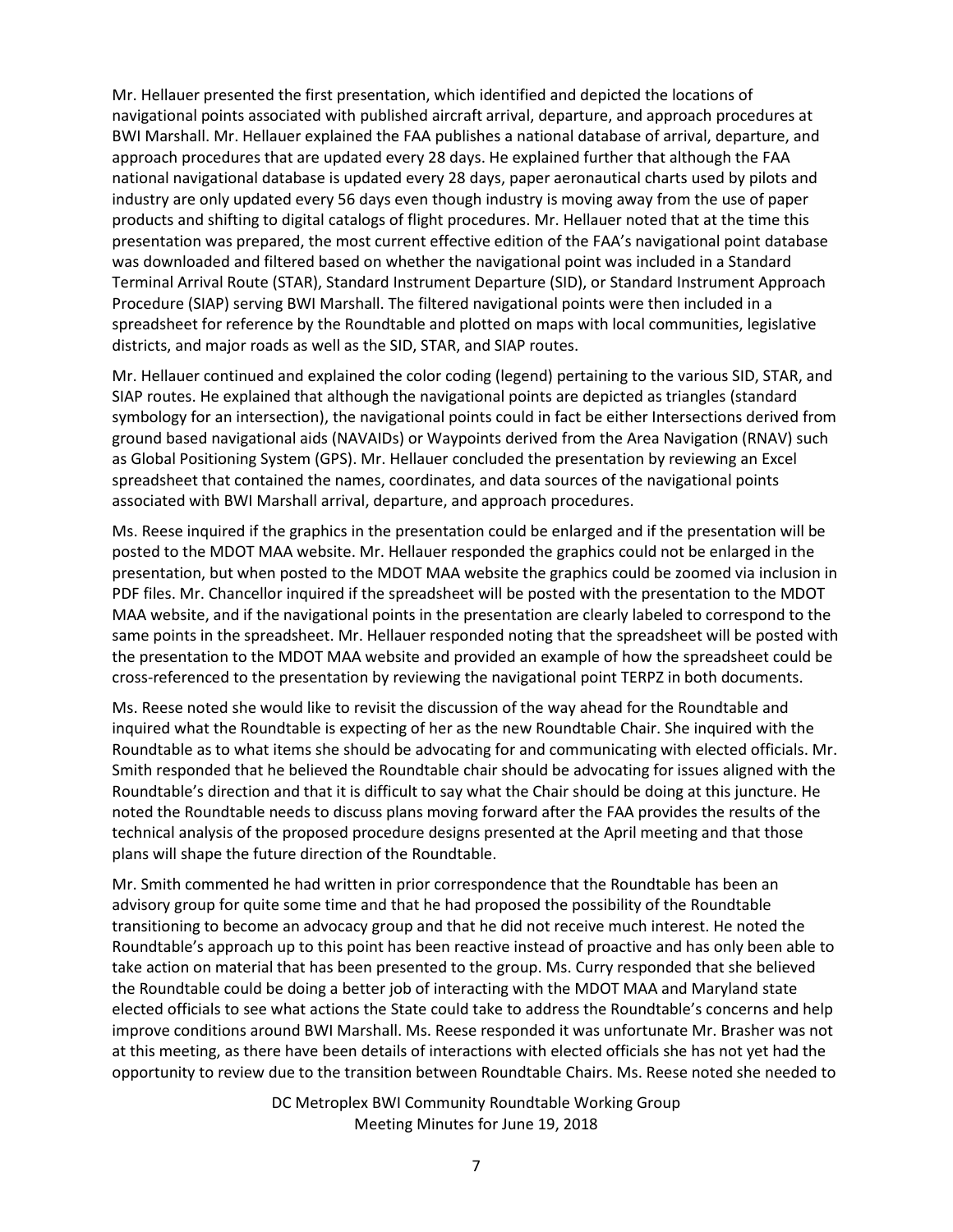schedule a meeting with Mr. Brasher to discuss the status of various correspondence with elected officials and that prior to the change in Chairs she had attended a meeting with Mr. Brasher and Mr. Chris Yates with Governor Hogan's staff. Ms. Reese explained that she thought the dialogue with Governor Hogan's staff and other elected officials was beneficial and that she thought the Roundtable needed to continue this dialogue but wanted to know other Roundtable member's opinions.

Ms. Curry inquired if the Roundtable could have a separate meeting focused on discussing the future of the Legislative Committee. Mr. Verchinski responded that the Roundtable could put a discussion of the future of the Legislative Committee on the agenda for the next Roundtable meeting or postpone to a future meeting. Mr. Verchinski noted that while on the subject of the Legislative Committee, he wanted to revisit the discussion of targeting Republican Senators to influence the language of the FAA Reauthorization Bill. He explained that it would be helpful if the Roundtable Chair could perhaps specifically approach Senators John Thune and Bill Nelson on the Senate Committee on Commerce, Science, and Transportation and present the Roundtable's concerns. Mr. Chancellor responded the Roundtable is a small regional organization, and that Senator Thune would have no reason to speak with the Roundtable except out of courtesy since the Roundtable is not one of his constituents. Mr. Chancellor noted he did not disagree with any of the proposals that have been set forth for the direction of the Roundtable moving forward, but that this type of discussion is too large to have at this meeting and should be deferred to a future meeting after the presentation of the FAA proposed procedure analysis in July.

Ms. Curry commented that by delaying having the conversation on the future of the Legislative Committee and direction of the Roundtable that the Roundtable could miss the opportunity to shape the language of the FAA Reauthorization Bill. She explained that waiting as long as 60 days to have a conversation about the future of the Roundtable is time the Roundtable cannot afford due to the short window that will be available to make comments on the FAA Reauthorization Bill and that if the Roundtable was going to approach Senators Thune or Nelson they should be doing so now. Mr. Chancellor responded that the Legislative Committee should be given leeway to create a plan for interacting with Republican Senators as well as handling the FAA Reauthorization Bill and inform the Roundtable of the plan through e-mails and other correspondence. He noted if there are no objections from the Roundtable, the Legislative Committee would then act on the plan during the period between this and the next Roundtable meeting where the plans for the future of the Roundtable and Legislative Committee could be discussed. Mr. Chancellor concluded by noting that the Roundtable could ask the Chair to engage in a large number of activities between now and the next Roundtable meeting, but that there needs to be a well-developed strategy coordinated with the Legislative Committee on what items the Roundtable Chair should address moving forward.

Ms. Curry inquired if interacting with Senators Thune or Nelson had to be done via a face-to-face meeting. Mr. Chancellor responded he believed interaction with the Senators could take the form of a letter that would be seen by both Senator's staff. Mr. Pat Daly responded that from his experience as a District Director to a US Congressman, you want to target a specific staffer within each Senator's office. Mr. Chancellor commented that it might be beneficial to have a conversation with Maryland Senator Staffers to see if their senatorial relationships would allow the Roundtable to interact with other Senators in an effective manner. He explained that the Roundtable is not a legislative body and is not an expert at drafting legislation and that he does not want to unnecessarily expend the Roundtable's time on activities that may not yield results. Ms. Curry inquired if the Roundtable could provide the Legislative Committee with authorization to contact Senator Thune's and Senator Nelson's office with the Roundtable's position on the FAA Reauthorization Bill similar to the Communication Committee's Charter at the discretion of the Chair and Vice Chair. Mr. Smith responded he would first like to reach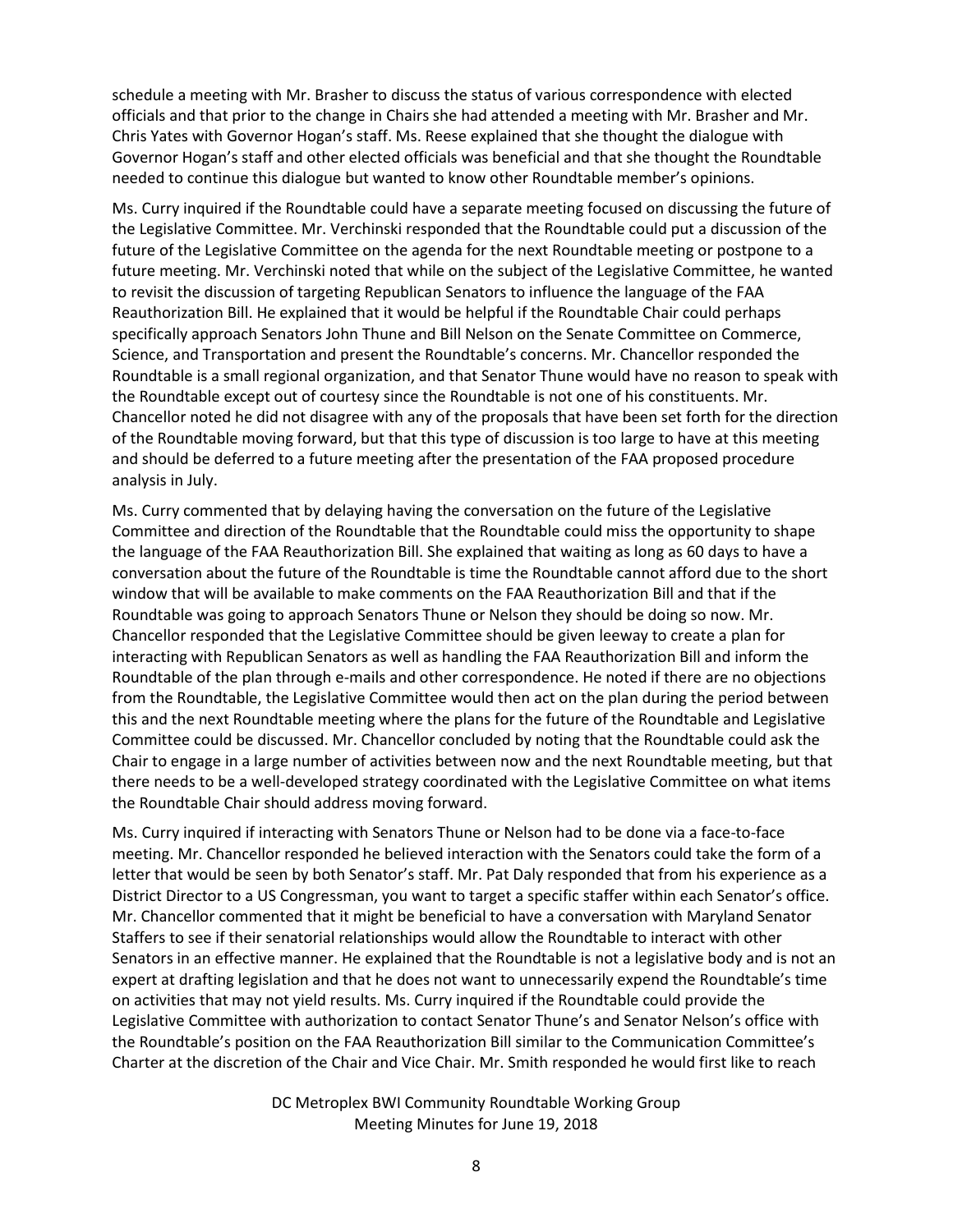out to Mr. Girard from Senator Van Hollen's office and aides in Senator Cardin's office to determine if they have any connections to Senator Thune or Senator Nelson that could aide in setting up a meeting with either Senator's staff. Ms. Reese concurred with Mr. Smith and noted that she believed there was consensus on the Roundtable that there should be leeway for the Legislative Committee Chair to engage Maryland and other state's Senators such as those on the Senate Committee on Commerce, Science, and Transportation to try to have an impact on the FAA Reauthorization Bill. Ms. Reese explained that any further discussions regarding the general future of the Roundtable warrants a separate discussion on the structure of the Roundtable Charter and a decision if the Roundtable desires to shift away from being a community advisory group to becoming an advocacy group. Mr. Chancellor concurred with Ms. Reese and added that if the Roundtable becomes structured differently than as currently defined in the Roundtable Charter the relationship with the MDOT MAA may change as they have legal constraints on what types of groups they can sponsor.

Ms. Curry inquired if the discussion could move back to the Legislative Committee and moved that the Legislative Committee to have authorization to contact the offices of Senator Thune and Nelson to communicate the concerns of the BWI Roundtable. Ms. Reese responded that she would like to modify the motion to authorize the Legislative Committee, Roundtable Chair, and Roundtable Vice Chair to freely engage with elected officials at all levels including senatorial outreach to get the FAA Reauthorization Act amended consistent with the Roundtable's concerns. Ms. Curry requested Ms. Reese restate the motion. Ms. Reese moved that the Roundtable to approve the Legislative Committee, Chair, and Vice Chair to engage at every level of Government to advocate for the changed language of the FAA Reauthorization. Mr. Smith seconded the motion. Ms. Reese interjected and noted that as the Legislative Committee, Chair, and Vice Chair work to contact elected officials they should notify one another to coordinate each engagement. Ms. Curry proceeded with re-advancing the motion based on Ms. Reese's comments. Mr. Chancellor seconded. All were in favor. Approval was granted for the Roundtable Legislative Committee, Chair, and Vice Chair to engage at every level of Government to advocate for the changed language of the FAA Reauthorization.

Mr. Chancellor commented as a follow up to the motion's adoption that reaching out to various elected officials offices has implications for Roundtable member's time and resources. He explained the Roundtable consists of volunteers and that it has no budget or staff, where if the MDOT MAA was asked to conduct outreach they have the budget and staff to send letters and e-mails to try arrange for meetings with legislative officials. Mr. Chancellor highlighted that volunteers do not have this level or resources available and that expectations should be tempered as to how much legislative outreach can actually be accomplished. Mr. Chancellor concluded by noting that he and Ms. Reese will speak with the Legislative Committee to agree to a plan that makes sense, and that the plan may be more limited or focused in order to reach a broad group of legislators.

Ms. Curry commented that she believed it was the intent of the Legislative Committee and Mr. Smith for legislative outreach to be broad to allow for leeway in contacting legislative officials, and that Mr. Smith is primarily focused on speaking with Senator Van Hollen's office to gain insight on how the Roundtable should be pursuing legislative efforts. Mr. Smith concurred and noted he would like to start with contacting Senator Van Hollen's office as a starting point for further legislative outreach.

Ms. Reese moved on to the second deferred presentation on the agenda from the MDOT MAA and HMMH. Mr. Hellauer presented graphics depicting the concentrations and locations of calendar year 2017 departure aircraft flight tracks at BWI Marshall overlaid on 2010 US Census Tracts with shading corresponding to population density. He explained that the concentrations of aircraft departure flight tracks were depicted in shades of purple with areas of low flight track density depicted by light shades of purple and areas of higher density by darker shades. Mr. Hellauer also explained that the population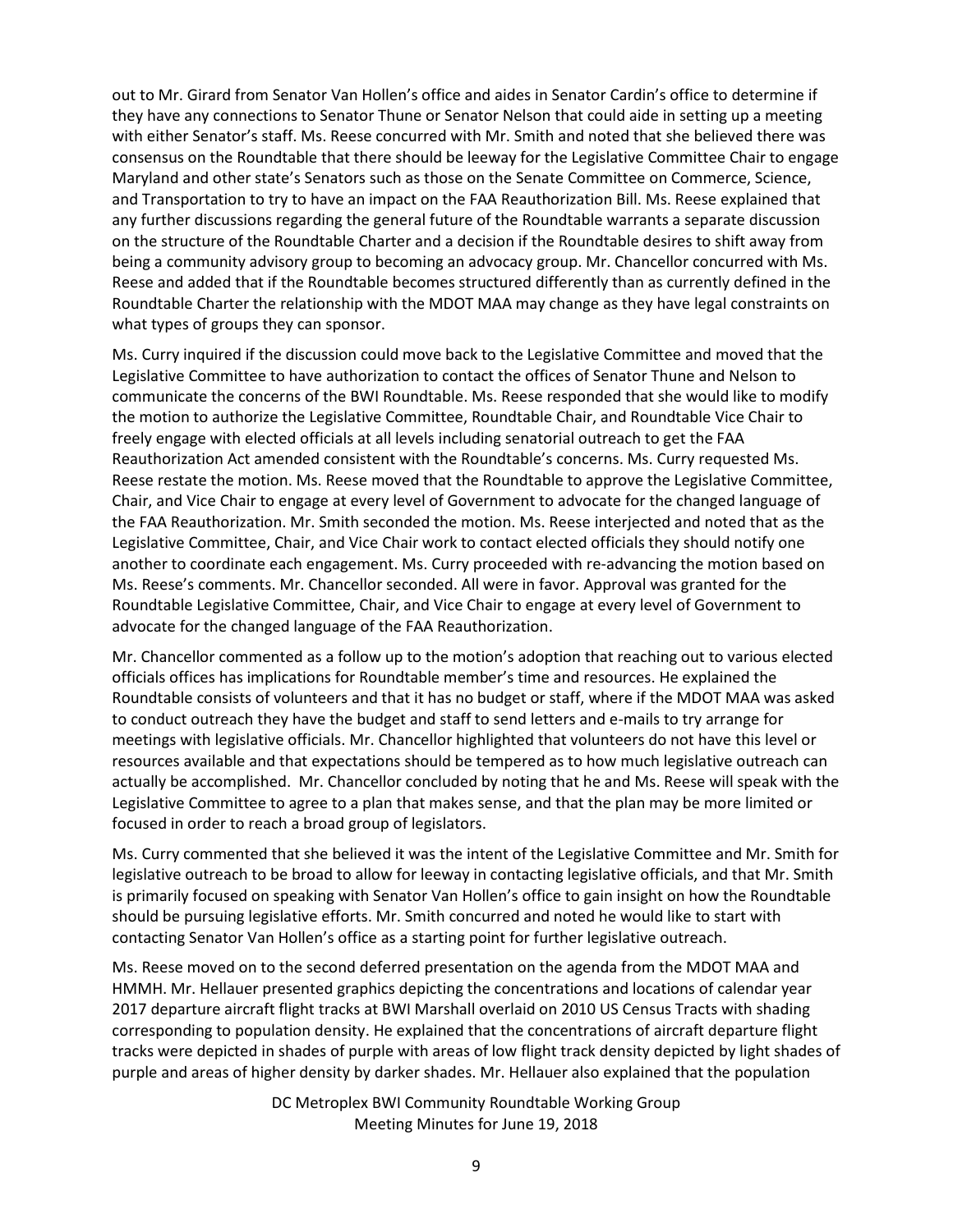density within the Census Tracts of 2010 US Census population data on a per-tract basis in the graphics was depicted by increasingly brighter colors from green at lower density levels to orange at higher density levels. Mr. Hellauer concluded by noting that these graphics were in response to a request from the Roundtable to determine where aircraft flight paths were located compared to residential population centers and that there is a second similar graphic he would be presenting for arrivals.

Ms. Gail Sigel noted that these graphics depict 2010 US Census data, but that there was discussion at a prior meeting that other population data sources should be considered and that the population in her area of Howard County has increased since 2010. Mr. Hellauer responded that there are Metropolitan Planning Organizations throughout the country that track population data independent from the US Census, but that those organizations do not track population data with the same methodology or level of detail as the US Census. Mr. Hellauer noted 2010 US Census data was used for consistency with prior MODT MAA documents, and that other more recent data sets could be used to generate population density if desired.

Mr. Verchinski commented that the graphics inaccurately depict the location of Columbia and Ellicott City. He noted it was frustrating that the location of Columbia as depicted in the graphics needs to be moved to the south, and that this was the same location the FAA depicted Columbia in their graphics that was also incorrect. Mr. Reese responded and agreed some of the locations were frustrating, but that the flight track data on the map was more representative for determining the location of Columbia than where the point depicting Columbia was labeled on the map. Mr. Reese noted I would have been helpful if this data would have been presented to the Roundtable a year and a half ago, but that he appreciated HMMH and the MDOT MAA making the data available. Mr. Reese inquired if it would be possible in future graphics to depict flight track concentrations from prior to the implementation of NextGen over the same population density maps to allow the Roundtable to make comparisons. Mr. Hellauer responded it would be possible to provide pre-NextGen graphics but that the extent of the data for the flight tracks may not go as far from the airport as what was presented tonight (i.e., 2017 radar data).

Ms. Reese inquired if it would be possible to adjust the shading of the flight track concentrations to make it easier to determine the density of the 2010 US Census data underneath the flight tracks. Ms. Reese suggested outlining the tracks as a corridor rather than depicting the varying levels of flight track concentrations. Mr. Hellauer responded that the flight track concentrations were colored based on the colors of the 2010 US Census population data so as to not utilize the same color pallette and that HMMH will look at outlining the tracks as a corridor based on Ms. Reese's suggestions. Mr. Reese commented he believed these graphics were helpful and could be useful in having conversations with those outside the Roundtable regarding the Roundtable's concerns.

Mr. Hellauer next presented the graphics depicting the concentrations and locations of calendar year 2017 arrival aircraft flight tracks at BWI Marshall overlaid with 2010 US Census Tract population density. Mr. Hellauer highlighted as an example along Runway 33L that there are some areas where flight track concentrations become less pronounced, and then become more pronounced as aircraft navigate toward BWI Marshall from the northeast and turn to join the extended Runway 33L centerline. He noted this is the result of aircraft flight tracks becoming more dispersed and intercepting the final approach course at different locations, and that in reality the flight tracks from the northeast are flying a continuous path instead of the broken path as depicted in the flight track concentrations. Ms. Reese noted that it did not appear in the graphic that the highest level of flight track concentration, depicted by dark purple in the Legend, was reached anywhere near BWI Marshall. Ms. Reese explained that this was concerning as it appears the Legend is not matching up with the flight track concentrations as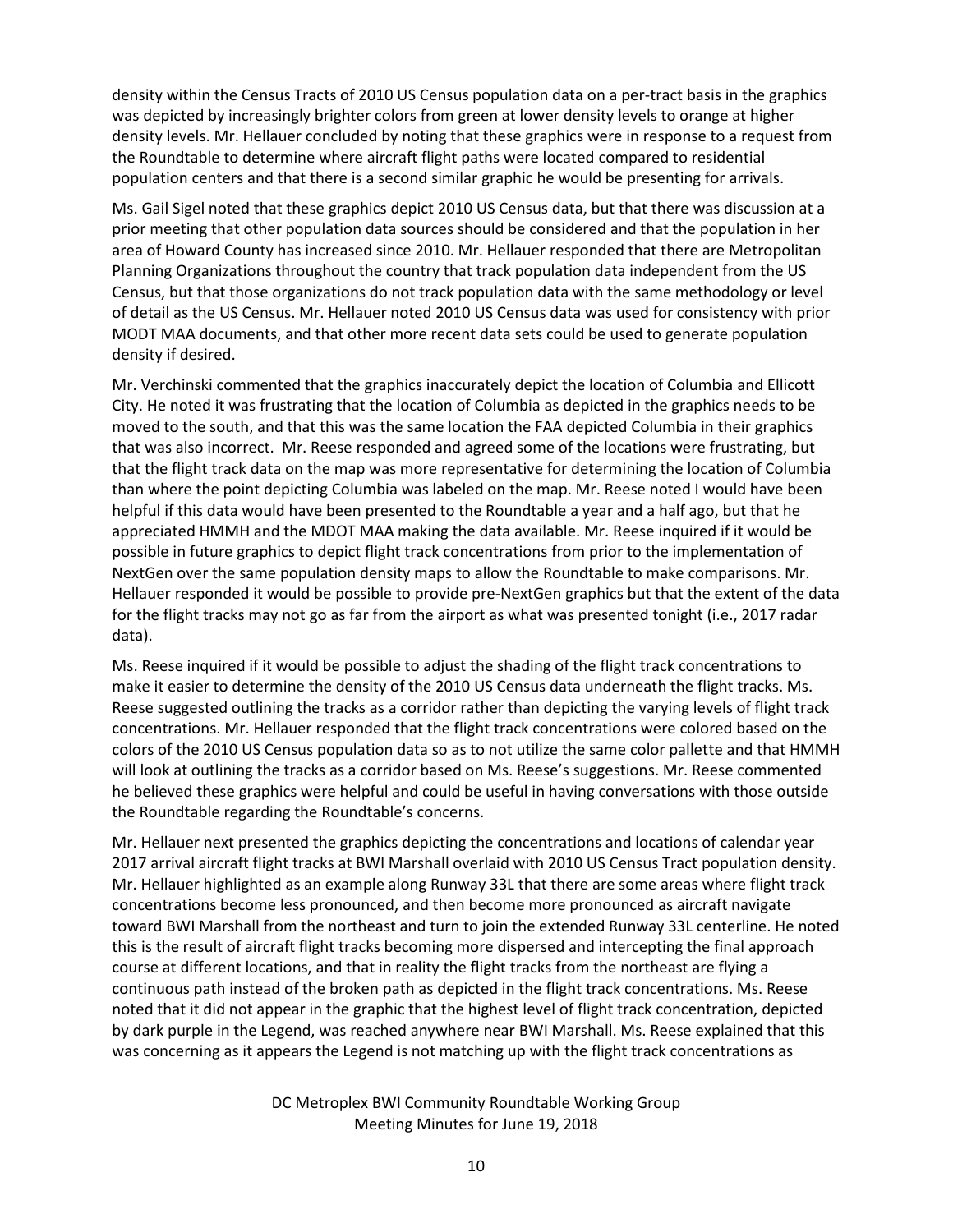depicted in the graphics and could be misleading since there are areas where the flight track concentrations are high but are not depicted as such based on the key in the Legend.

Ms. Sigel inquired if there was any way one could determine the number of flights per day based on the low, medium, and high flight track concentrations. Mr. Hellauer responded the concentrations were not based on the number of flights per day, but instead were based on a grid and how many flight tracks fell within each cell of the grid based on a search area of approximately 300 feet. Ms. Reese inquired if it would be possible to provide some quantification of the flight track concentrations in the Legend that would equate the number of flight tracks within a given area to an approximate number of overflights. Mr. Hellauer noted that the flight track concentrations in these graphics could not be equated to noise levels, but that the graphics could be adjusted to better provide an estimation of the number of aircraft overflights within a given area instead of the relative concentration of the flights within an area. Ms. Reese inquired if it would also be possible to add range rings to the graphics at regular intervals and if it would be possible to break up the graphics into a mosaic of five to ten images at increased zoom levels that would make it easier to see the flight track concentrations in greater detail. Ms. Curry inquired if it was necessary to show the east side of Baltimore or Towson. Ms. Reese responded she believed it was necessary as both areas have flight track concentrations associated with arrival procedures to BWI Marshall and that she was happy with the geographic area presented in the graphics.

Mr. Hellauer concluded the presentation of graphics of calendar year 2017 arrival and departure flight track concentrations compared to 2010 US Census population density by reviewing requested revisions to the graphics from the Roundtable. Mr. Hellauer noted the Legend in the graphics would be reexamined to ensure the flight track concentrations accurately matched up with the values in the Legend, range rings would be included in the graphics, and each graphic would be broken up into a mosaic of several smaller zoomed in areas of greater detail. Mr. Verchinski inquired with Mr. Hellauer if the graphics would also be corrected for the error with the location of Columbia. Mr. Hellauer responded in the affirmative and noted he suspected the location for the label of Columbia was generated automatically from the US Census data. Mr. Hellauer noted the revised graphics would also include outlines of the flight track concentrations in accordance with the Roundtable and Ms. Reese's requests.

Ms. Reese moved on to the third and final deferred presentation on the agenda from the MDOT MAA and HMMH. Mr. Hellauer presented a comparison of third and fourth quarter 2017 Jet Aircraft departure flight track concentrations. Mr. Reese interjected and noted that this presentation was the result of a request from the Roundtable to the FAA for the most current quarters of flight track data that the FAA failed to provide. Mr. Hellauer continued and compared the Jet Aircraft departure flight track concentrations from the third quarter to the fourth quarter of 2017. He highlighted that there were some slight shifts in the flight track concentrations between the third and fourth quarter that could be attributed to better climb performance during the cooler fourth quarter months of October, November and December. Mr. Hellauer concluded the presentation by noting that the changes in aircraft flight track concentrations between the two quarters were not indicative of changes in how the procedures were published, and explained how the two sets of Jet Aircraft departure flight tracks from Runways 15R and 28 intersect and interact with one another based on the departure runway in use.

Mr. Reese commented that the third and fourth quarter Jet departure flight track concentrations were helpful, and inquired if it would be possible to get a similar presentation for arrivals for the same period or a more recent data sample. Mr. Hellauer responded graphics for arrivals could be provided, but to do so would require some level of effort and financial expense.

DC Metroplex BWI Community Roundtable Working Group Meeting Minutes for June 19, 2018 Mr. Chancellor commented that it is a continuing irritant that the areas he represents are off many of the graphics that continue to be presented to the Roundtable yet there are noise complaints throughout these areas. He noted that for reference in future graphics, it would be appreciative to ensure all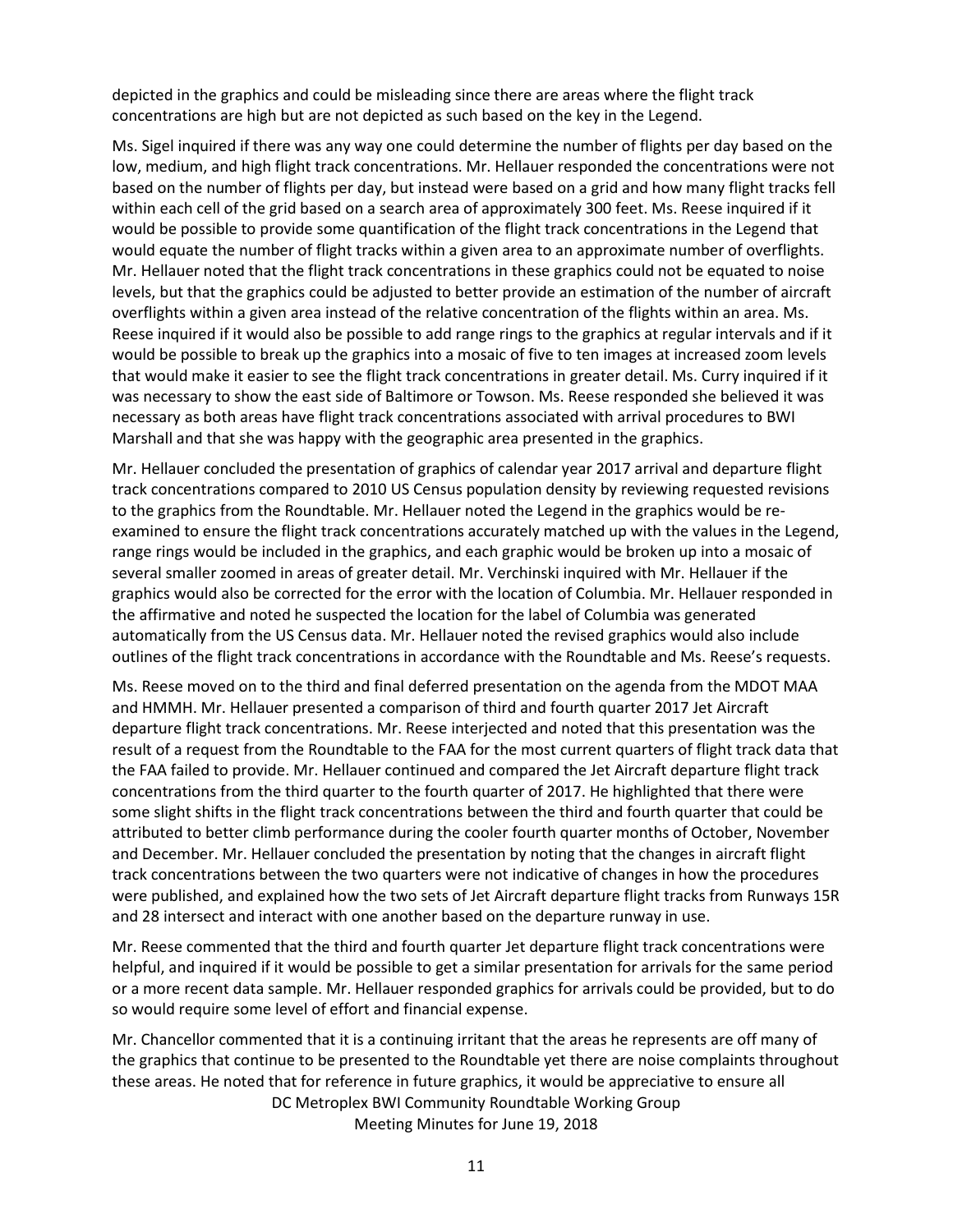communities are included to depict the full extent of the area impacted by concentrated flight tracks. Mr. Hellauer responded that the graphics in the current presentation represented an approximate four Nautical Mile (NM) radius from the airport and wanted to clarify that Mr. Chancellor was requesting for the graphics to be zoomed out to encompass a greater area to the west of the airport. Mr. Chancellor responded the graphics should be zoomed to 10 or 15 NM but that it may not be feasible to zoom to this level for every presentation. He highlighted that regardless of the zoom level of future graphics the airport should continue to be aware that with the implementation of NextGen the area of noise pollution associated with the airport has greatly increased. Mr. Chancellor continued, and noted that although the FAA was the impetus for the implementation of NextGen and increase in noise pollution the MDOT MAA is running the airport and should be aware of the changes in noise levels associated with the current airport operation. Mr. Chancellor concluded by noting that he could not understand why there can't be a central published set of graphics depicting the concentrated flight paths associated with NextGen for the entirety of the country so all communities will be aware of planned flight path changes instead of having to go through an extended process of discovering the flight path changes. Mr. Verchinski concurred with Mr. Chancellor and noted that he resides 8.5 NM from the airport and that a noise monitor at his residence indicated a noise level of 54 decibels (dB) Day-Night Average Sound Level (DNL) that he believed was significant.

Mr. Reese inquired if in future graphics with direct comparisons, that the range of the graphics be based on aircraft altitude and not on a specific distance from the airport. Ms. Reese suggested that perhaps the graphics should extend out from the airport to the locations where aircraft reach 10,000 feet. Ms. Reese expanded on Mr. Reese's comments and requested that for arrivals graphics extend out to at least 20 NMi in order to ensure the city of Annapolis is included. Mr. Hellauer inquired if the desire was for the graphics to extend out to where aircraft reach 10,000 feet or 6,000 feet. Mr. Reese responded that as a start, the graphics should extend to 10,000 feet since it was his belief there were few complaints associated with aircraft flying at altitudes above 10,000 feet due to the low noise levels generated by aircraft at higher altitudes.

# **Deliverables:**

- MAA to revise flight track density plots over US Census population data to include adjustment of flight track density to represent corridors to facilitate better viewing of population density, adjustments to population density color scale to better depict high density areas, and the addition of range rings extending from BWI Marshall Airport
- MAA to revise flight track density plots from third and fourth quarter 2017 to include generating additional flight track density plots for arrivals during the third and fourth quarter of 2017, adjusting the range of the figures to better reflect flight tracks whose altitudes range from the surface to 10,000 feet above Mean Sea Level (MSL), and splitting large range figures into smaller subsets/insets zoomed in to better understand flight track locations over underlying communities
- MAA to adjust community location labels in future graphic base mapping to better reflect the center of the community rather than the default locations provided in publicly available data sets from the US Census Bureau (e.g., Columbia and Ellicott City)

# **5. REVIEW OF OUTSTANDING ACTION ITEMS**

Mr. Chancellor then discussed outstanding action items for the Roundtable and the Roundtable Action Item spreadsheet. Mr. Chancellor explained he inherited a comprehensive spreadsheet from former Vice Chair Mr. Yates that catalogued the various requests the Roundtable has made to the MDOT MAA and FAA. He explained that as requests are made from the Roundtable, they are entered into the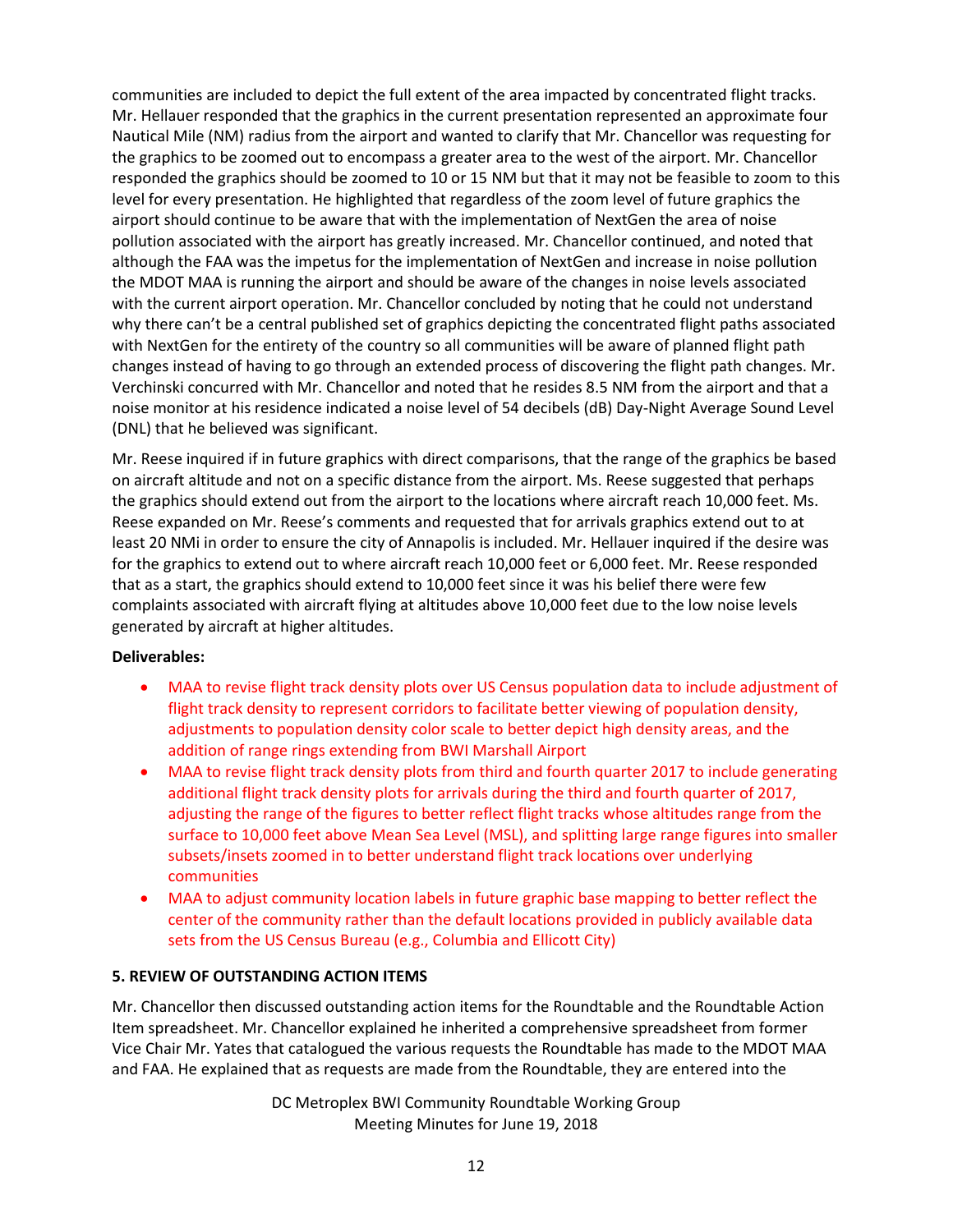spreadsheet along with the party responsible for fulfilling the request, the status of the request, and pertinent notes for each of the action items. Mr. Chancellor highlighted that most of the requests made to the MDOT MAA have been addressed, and that many of the items have been ready to be presented to the Roundtable by the MDOT MAA or have been deferred at the request of the Roundtable to future meetings.

Mr. Chancellor noted that he and Ms. Reese have weekly calls with the MDOT MAA, and that they have not yet dedicated one of these calls to reviewing the Roundtable action items but were planning to do so in the near future. Mr. Chancellor indicated that the Roundtable would continue to work through the deferred presentations ready to be presented by the MDOT MAA in future Roundtable meetings and that as new presentations are requested they will be added to the spreadsheet. Mr. Chancellor also noted that most open items in the spreadsheet are assigned to the FAA, and that the FAA is still working to address these items through written responses to the Roundtable's questions from the April 24 meeting, and that the FAA would potentially be coming back to present the responses to the Roundtable through a virtual meeting format. Mr. Chancellor concluded by noting that these action items were not lost during the transition to the new Roundtable Chair and Vice Chair and that a more thorough update on the status of all the action items would be provided to the Roundtable after the action items have been thoroughly reviewed by himself and Ms. Reese.

Ms. Bowie commented that the MDOT MAA would update the action item spreadsheet to reflect the status of the completed presentations from tonight's meeting and recent interactions between the Roundtable, MDOT MAA and the FAA. Ms. Bowie noted that she expected the MDOT MAA would have the updated spreadsheet available for distribution to the Roundtable this week.

Ms. Curry inquired if the MDOT MAA would have a more in-depth breakdown of the meaning of the operations and percentages of Runway 33L arrivals associated with the GRAFE and SPLAT navigational points for the next Roundtable meeting. Ms. Reese commented she thought this had already been provided by Mr. Brasher in previous correspondence. Ms. Curry responded that although additional details were provided by Mr. Brasher, additional clarification is necessary from HMMH on how the data is to be interpreted. Ms. Reese responded she will review the information from Mr. Brasher and will have the data available for the July meeting. Ms. Bowie commented that the July meeting agenda is very full, and will largely be occupied by the presentation from HMMH analyzing the FAA's proposed procedures from the April 24meeting. Ms. Reese acknowledged the full schedule for the July meeting and noted she would work with Ms. Bowie to review the materials from Mr. Brasher and provide back to the Roundtable.

### **Deliverables:**

 HMMH and MDOT MAA to work with Roundtable to better explain and refine the historical number and percentages of aircraft intercepting the final approach course for Runway 33L arrivals from the southwest of BWI Marshall at navigational point locations such as RAVNN, SPLAT, JANNS, and GRAFE

### **6. PUBLIC COMMENT**

**Ms. Nancy Higgs** of Crownsville inquired about the purpose of the website bwinoise.org. Mr. Chancellor responded that he was aware of the website and that it was created before the formation of the BWI Roundtable to work with the airport on noise issues. Mr. Chancellor noted he contacted the founder of the website about the Roundtable, but that he received a response that indicated there were no noise issues associated with the implementation of NextGen and that he did not have any further correspondence.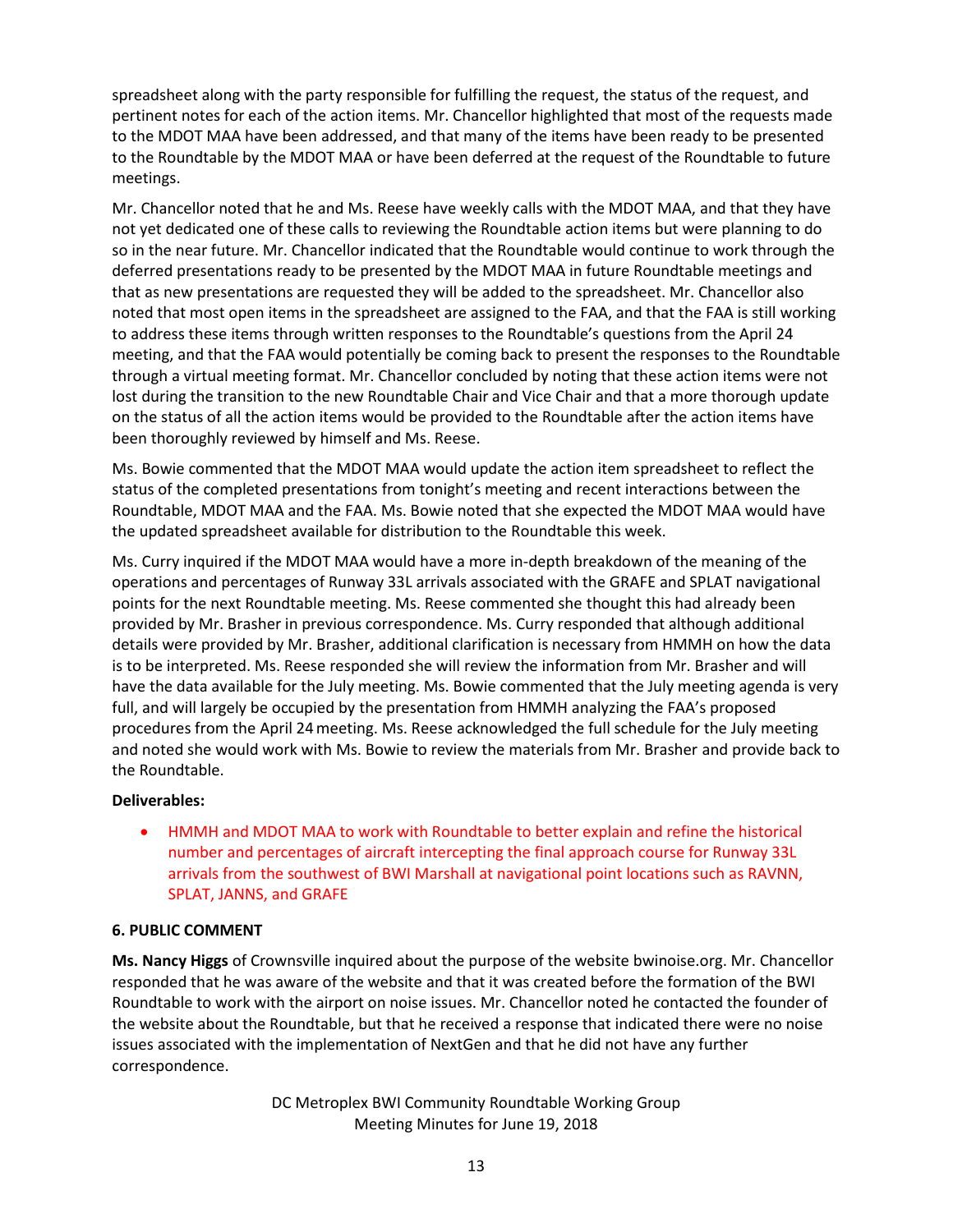Ms. Higgs noted that the website appeared not to have been updated in a long time, and that perhaps the Roundtable should consider acquiring the site as it would be helpful. Ms. Higgs explained that based on her research it appeared someone owns the site from the Phoenix Arizona area and that she sent a message to the owner of the site but has yet to receive a response. Ms. Higgs explained she believed the Roundtable needs a supplemental mechanism to communicate with communities in addition to working with the MDOT MAA to help increase exposure and reach a broader audience.

## *\*Note: bwinoise.org can be found at<http://www.bwinoise.org/>*

Ms. Higgs continued and stated the presentations at tonight's meeting were very helpful and could be used to help engage more residents regarding airport noise issues. She explained that las quarter there were ten complaints from Crownsville and that most of them were likely attributed to her since people in the area are not interested in being engaged in filing complaints. Ms. Higgs noted that people are upset about aircraft noise, but they don't think there is anything that can be done to help and are not taking action. Ms. Higgs stated she would like to work with others to try to create a program where emails can be sent out automatically when large numbers of aircraft fly over an area and then provide a link or phone number in the e-mail for affected residents to complain.

Ms. Higgs commented that she noticed Howard County appears to get more complaints than other areas, and the FAA worked to change departure procedures to appease Howard County residents instead of addressing arrivals. Ms. Higgs noted that she doesn't believe the FAA is hearing from constituents about arrivals and is failing to address them as a result. Ms. Curry responded that since March of 2017 the Roundtable has informed the FAA continuously that there are issues with arrivals and that they need to be addressed. Ms. Higgs responded that she appreciated the Roundtable's efforts, but that there are still constituents failing to submit noise complaints and that little help is being provided by Anne Arundel County. Ms. Higgs commented that she has received greater help from Howard County politicians than from Anne Arundel County and inquired as to why that was the case. Ms. Curry responded that the Airport Noise Committee for the Greater Severna Park Council was working on the issue, and that the issue with community involvement was that most neighborhoods are not cohesive and there is not a central location or individual you can speak to about aircraft noise issues. Ms. Reese requested Ms. Curry coordinate with Ms. Higgs about organizing activities in her area and perhaps arrange to provide a presentation to surrounding community associations. Ms. Higgs noted that she has time available to assist the Roundtable as she is retired, and that she has a variety of skills that she would be happy to provide to support the Roundtable's efforts.

Mr. Chancellor commented that he understood Ms. Higgs concerns, and that they are in line with earlier discussions during the meeting as to what will be the future direction of the Roundtable. Mr. Chancellor noted the future direction of the Roundtable could consist of a variety of different avenues that could contain such activities as community organizing or advocacy.

Mr. Harry Sinclair of Crofton commented that no one answers his calls regarding aircraft noise and that where he resides in Crofton aircraft frequently fly over his home at altitudes less than 5,000 feet. Mr. Sinclair inquired if he could acquire Ms. Higgs phone number or e-mail so he could discuss his complaints with her. Ms. Higgs responded that she did not work for the MDOT MAA.

Ms. Higgs inquired if Mr. Brasher was still on the Roundtable. Ms. Curry responded in the affirmative and noted that Mr. Brasher was just not in attendance for tonight's meeting. Ms. Curry also noted that Ms. Erica Wilemon was also a representative for Ms. Higgs district.

Ms. Higgs concluded by noting that the Roundtable should consider engaging the Republican Florida Senator as aircraft noise is an issue that is starting to be discussed by Florida residents based on her travel experience.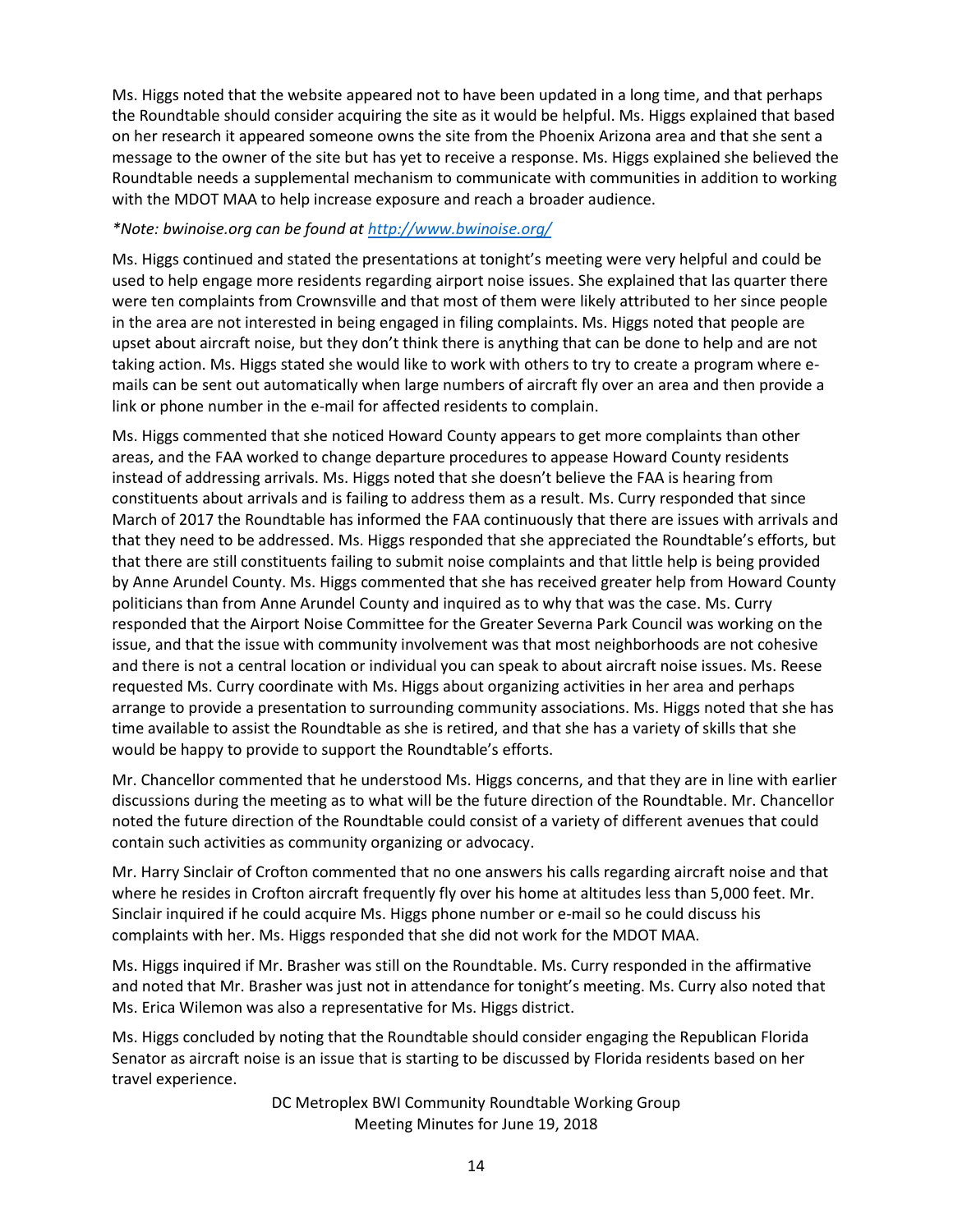**Ms. Cindy Rafferty** of Crownsville noted she and her husband were in attendance at the April 24 Roundtable meeting and that at that meeting the FAA stated they could not make changes to the arrival procedures for Runway 33L until a formal request was made by the Roundtable. Ms. Rafferty inquired if a formal request had been made to the FAA from the Roundtable and that the FAA was supposed to provide an answer to her regarding this question following the April meeting but that she had yet to receive a response.

Ms. Rafferty inquired if she could make a formal request to the FAA regarding the Runway 33L arrivals or if the request had to come from the Roundtable. Mr. Reese responded that to start the Performance Based Navigation (PBN) design process, there is a formal procedure online that is well hidden intentionally to make it difficult to make a request to change flight procedures. Mr. Reese continued and noted that the Roundtable had requested the FAA address Runway 33L arrivals as a group, but the FAA failed to do so at the April meeting. Mr. Reese explained that while there is a formal process to request procedure changes from the FAA, it is largely a waste of time and is one of the reasons why the Roundtable was created. Ms. Reese concurred and noted that one of the primary intents for forming the Roundtable was to bypass the FAA's formal request process and instead work in tandem with the FAA to change procedures. Ms. Reese noted that initially the FAA was receptive to working with the Roundtable, but as time has passed the FAA scaled back on their commitment to work with the Roundtable and began to require the Roundtable to obtain information through means such as a Freedom of Information Act (FOIA) request instead of sharing information openly.

Ms. Reese commented that one of the primary reason's the Roundtable still exists is to address the issues with Runway 33L arrivals as well as concerns associated with other flight paths. Ms. Rafferty inquired if she could still make a formal request to the FAA even through one has already been made by the Roundtable. Ms. Reese noted that Ms. Rafferty could make a formal request to the FAA to change Runway 33L arrival procedures, but that she will likely not get much further than the Roundtable as the Roundtable has been making requests through elected officials for procedure changes and have not made much progress.

Ms. Rafferty inquired if the state of Maryland would be filing a lawsuit against the FAA moving forward. Ms. Reese responded that the Roundtable did not yet have this information, but that this was something that was being considered by the Maryland State Attorney General.

Ms. Rafferty concluded by inquiring how she could start the process of requesting a noise monitor. Ms. Bowie responded that the process for requesting a noise monitor is explained on the MDOT MAA website and that Ms. Rafferty is more than welcome to speak with one of the MDOT MAA staff in attendance at tonight's meeting regarding the noise monitor request process.

## *\*Note: The process and form for requesting Portable Noise Monitoring from the MDOT MAA is detailed online a[t http://www.maacommunityrelations.com/content/anznoiseupdate/portnoisemonitoring.php](http://www.maacommunityrelations.com/content/anznoiseupdate/portnoisemonitoring.php)*

**Mr. Mark Peterson** of Elkridge commented that the graphics presented earlier in the meeting depicting the concentrations of arrival and departure flight tracks compared to US Census population density are misleading. He noted that the graphics incorrectly depict that more aircraft are departing over the Chesapeake Bay then departing over his residence near the intersection of Interstate 95 and Maryland Route 100. Mr. Peterson explained that he believed the use of the colored flight track concentrations are a mistake and that drawing the flight tracks with lines of increasing thickness would be more effective than the graphics presented by HMMH and the MDOT MAA earlier in the meeting.

Mr. Peterson continued and noted that he attended a public function attended by Maryland Governor Larry Hogan on Thursday and had the opportunity to briefly speak with the Governor. Mr. Peterson explained he asked the Governor about the State's potential lawsuit against the FAA, and that the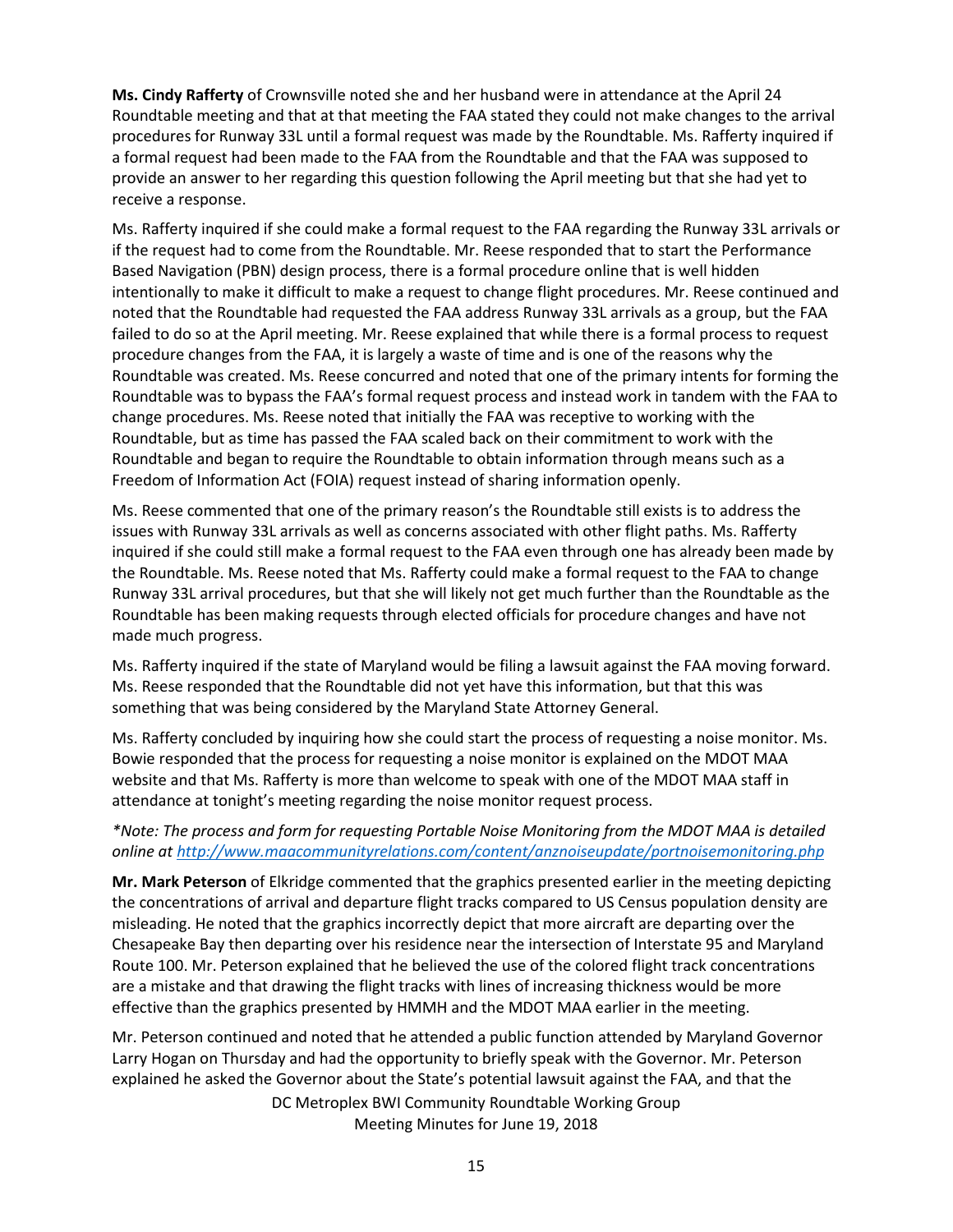Governor responded that the lawsuit was difficult because former Maryland Governor Martin O'Malley and BWI Marshall Executive Director Mr. Paul Wiedefeld had signed to endorse NextGen but that Governor Hogan indicated he was still concerned about the issue.

Mr. Peterson noted that he had been searching for a definition of visible noise but was unable to locate one. Mr. Peterson explained that the FAA made a point to discuss visible noise during the April meeting, but failed to define what the term was. Ms. Reese noted that for the record, visible noise was a term used by Mr. Paul Shank from the MDOT MAA, and that Mr. Shank had retreated from his comments regarding the term after pushback from the Roundtable.

Mr. Peterson concluded by noting that over the last year Southwest Airlines has been stating that they will be acquiring newer quieter aircraft and utilizing these aircraft at BWI Marshall as replacement for older louder aircraft. Mr. Peterson inquired where these new aircraft were, because he is continuing to see the same loud Airbus aircraft that have been operating out of BWI Marshall for over the last year and a half. Mr. David Richardson of Southwest Airlines responded that Southwest Airlines has never flown Airbus aircraft and has flown only Boeing aircraft since 1971. Mr. Richardson explained that Southwest has retired all classic Boeing 737 aircraft as of the end of 2016 and has been replacing them with the new Boeing 737 MAX series of aircraft. Mr. Richardson commented that the Boeing 737 MAX series is 40% quieter than the models they are replacing and that it takes time to replace an entire aircraft fleet but Southwest is making great progress in doing so.

Ms. Reese inquired about the Southwest phase out plan for the Boeing 737-300, 737-400, and 737-500 series of aircraft. Mr. Richardson responded that that Southwest will no longer be flying the Boeing 737- 300, 737-400, or 737-500 series of aircraft and that they will be replaced by the Boeing 737-700, 737- 800, 737-900, and 737 MAX series which meet Stage 4 and 5 noise standards. Mr. Reese inquired if the recent incident in Philadelphia would have an impact on Southwest's phase out plan. Mr. Richardson responded the Philadelphia incident would not impact Southwest's phase out plan even despite rotating aircraft engine inspections and that it could take up to 20 years for Southwest to acquire all the new aircraft from Boeing due to backorders from other customers. Ms. Reese thanked Mr. Richardson for his attendance on behalf of Southwest and noted the Roundtable missed his presence at recent meetings.

**Ms. Anne Hollander** of Bethesda commented that she has been working very closely with Mr. Brasher on legislative issues. Ms. Hollander noted the Montgomery County Quiet Skies Coalition (MCQSC) has been coordinating with communities across the country to work with their Senators on the FAA Reauthorization Bill including San Francisco, Boston, New York, and Chicago. Ms. Hollander noted that the MCQSC has been closely following the FAA Reauthorization Bill and explained that while the House bill has some provisions regarding noise and is better than what was in place in 2012, she did not believe any of the provisions would have an immediate impact.

Ms. Hollander continued and noted that the MCQSC has heard that the Senate is looking to write a completely different FAA Reauthorization Bill than what was passed in the House and the Senate bill has more desire for strong provisions regarding noise. She noted that with this in mind, Republican support is crucial and the MCQSC has assembled a list of potential Republican Senators and provided the list to the offices of Maryland Senator's Van Hollen and Cardin to see if they would be willing to coordinate with them on the Reauthorization Bill.

Ms. Hollander commented she thought the Roundtable's earlier conversations about Senators Thune and Nelson was interesting and that it would be great to speak with them. She noted, however, that since neither the BWI Roundtable nor MCQSC represent Senator Thune's or Nelson's constituents they have little responsibility to talk with either group. Ms. Hollander stated she believed with the combined efforts of Senators across the country who represent those communities affected by aircraft noise,